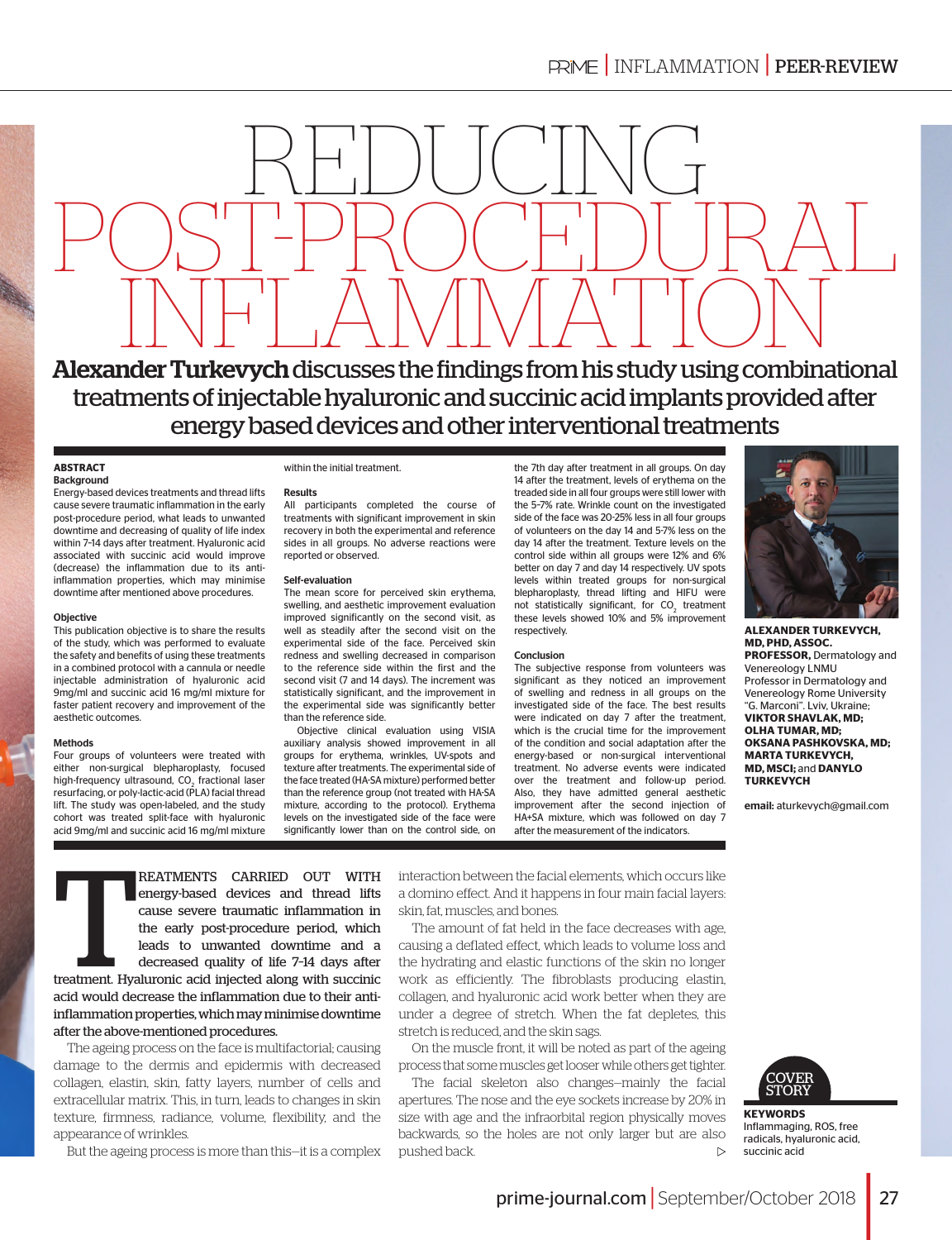# $\triangleright$  Inflammaging

A pervasive feature of ageing is a progressive and chronic state of systemic low-grade inflammation referred to as inflammaging1–5. Major age-related diseases (ARDs) all share a common inflammatory background. The role of various inflammatory molecules — mainly tumour necrosis factor-α (TNF-α), interleukin-1b (IL-1b), IL-6, and transforming growth factor-β (TGF-β) — in the promotion or exacerbation of a wide range of ARDs is increasingly emerging. A number of mechanisms, pathways, and cell types have been shown to possibly contribute to inflammaging. Initial hypothesis confirmed that inflammaging was mainly due to the long-lasting exposure to acute and chronic infections and the consequent life-long antigenic burden. However, a long list of sterile potential sources of inflammatory molecules during both the cellular and the organismal ageing process have been proposed.

The 'old' free radical theory of ageing (FRTA) states that organisms age because cells accumulate free radicalinduced damage over time. One interesting view that coupled FRTA with inflammaging is the oxi-inflammaging theory. Accordingly, excessive or uncontrolled free radical production can induce an inflammatory response, and free radicals are themselves inflammation effectors. Oxidative metabolism at the mitochondrial level is probably the primary source of intracellular ROS production, which, in turn, represents long-lasting stress. Ageing-related ROS accumulation can contribute to telomere attrition and oxidative genomic damage, but can also act as signalling molecules in the development and maintenance of the senescent phenotype of the cell<sup>24</sup>.

The presence of hyaluronic acid (HA) in the skin declines over the years, resulting in a loss of moisture, elasticity, firmness, and volume. Our bodies are in a continual state of rebuilding — new skin cells, for example, replace old ones approximately every 20 to 30 days. Usually, hyaluronic acid in skin tissue is broken down by hyaluronidase, and the rate of degradation can be increased by an excess intake of riboflavin (B2), ultraviolet radiation exposure or

viruses. Signs of natural skin ageing become apparent with wrinkles, loss of volume in the cheeks and thinning lips.

Hyaluronic acid is a polysaccharide composed of alternating molecules of N-acetyl glucosamine and D-glucuronic acid present in almost every cell in the human body. It can be found within collagen throughout the body, but 50% of hyaluronic acid is concentrated in the skin. In the extracellular matrix, hyaluronic acid performs a range of biological functions, but it mainly regulates moisture, increases fibroblast activity, and stimulates collagen synthesis.

Hyaluronic acid is a polysaccharide composed of alternating molecules of N-acetyl glucosamine and D-glucuronic acid present in almost every cell in the human body.

**PURE** 

**ACID** 

Store below 25

Do not freeze. Protect from light

degrees C.

 $10ml$ 

**HYALURONIC** 

**PURE** 

**ACID** 

Store below 25

degrees C.<br>Do not freeze.<br>Protect from light.

 $10<sub>m</sub>$ 

**HYALURONIC** 

When a patient is injected with hyaluronic acid, we recreate volume and by creating more tension, more hydration is achieved. Unfortunately, the effects are temporary, short-lasting and HA does not re-create what is continuously disappearing. The ageing phenomenon of the face is not limited to collagen and fibroblasts but also to bone loss on which HA does not have any effect.

However, while the use of HA alone may not reduce many of the effects of ageing. Sodium succinate can provide an antioxidant effect by actively blocking free radicals and stimulating metabolic processes in the skin, therefore aiming to reduce the signs of ageing<sup>6-9</sup>.

It has been suggested in an *in vitro* trial, when combined, HA and sodium succinate act synergistically to stimulate fibroblast cells to increase (in both number and metabolic activity) with a more significant effect when compared to HA mono-component therapy<sup>68</sup>. The impact on the metabolic processes can include strengthening cellular respiration, normalising ion transport, increasing protein synthesis and increasing energy production, through the stimulation of the Krebs cycle in mitochondria. The Krebs cycle is essential for cellular respiration; taking place in the mitochondria, the cycle converts pyruvate (from glycolysis) to produce nicotinamide adenine dinucleotide (NADH) and adenosine triphosphate (ATP) through a number of reactions and intermediate molecules — succinate is one such molecule forming the complete chain in the cycle. This should then translate to the restoration of cells, an increase in skin elasticity, firmness and tightness, improved colour and texture, as well as a reduction in the signs of ageing and fatigue.

## Carbon dioxide and Er:YAG lasers

 $\,$  Conventional  $\,$  CO $_{2}$  and erbium:yttrium-aluminiumgarnet (Er:YAG) lasers were considered the gold standard for skin laser resurfacing. Despite superior clinical outcomes, this particular modality has been associated with lengthy recovery time and a high risk of side-effects and complications, particularly in patients with darker skin types.

> The newly developed ablative fractional photothermolysis laser (FP) was designed to minimise these shortcomings of ablative laser while maintaining its clinical efficacy. Ablative FP results in a microscopic pattern

with spatial separation of normal tissue by thermally-affected epidermal and dermal columns. Immunohistochemical studies have revealed that during this peculiar process of wound healing, the induction of epidermal heat-shock protein and collagen remodelling occurs, lasting up to 3 months postablative FP treatment *in vivo*. This effect may be exploited to treat photoaging, skin tightening, acne scars, non-acne atrophic scars, and burn scars. Various adverse effects,

September/October 2018 | [prime-journal.com](http://prime-journal.com/)

**PURE** 

**ACID** 

Store below 25

Protect from light.

degrees C Do not freeze.

 $10ml$ 

**HYALUROI**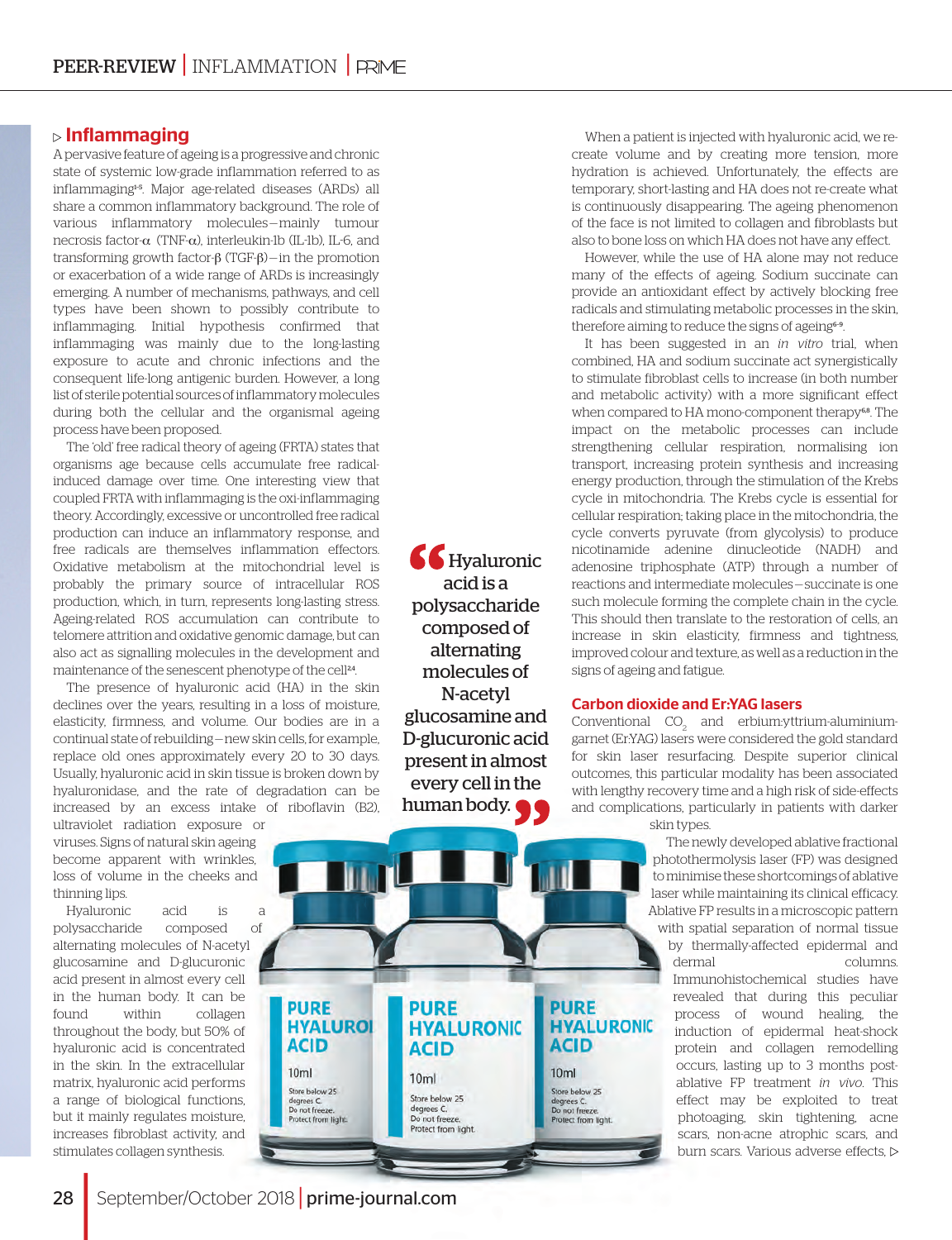

**Figure 1** CO<sub>2</sub> fractional laser treatment on the control side. Slight erythema still visible over upper lip

 $\triangleright$  however, such as HSV outbreak, bacterial infection, acneiform eruption, erosion, and post-inflammatory hyperpigmentation (PIH) are being reported after ablative FP treatment. Also, earlier studies on ablative FP treatment have found that the ideal candidates for laser interventions by FP are mainly Fitzpatrick skin type I–III individuals and that the side-effects tend to develop more readily in individuals with darker skin types. PIH, in particular, is a relatively common adverse outcome after ablative FP and is more likely to occur in darker skin types. Although there are ongoing studies on the efficacy and adverse effects of ablative FP on Asian patients with darker skin types, there is no set standard for optimal treatment frequency, interval and treatment parameters.

Ablative FP can be achieved with an Er:YAG, yttriumscandium-gallium-garnet (YSGG) or  $\mathrm{CO}_2$  laser, with the wavelengths exhibited by these lasers being highly absorbed by water. While various types of ablative FP on the basis of maximum power, energy, and penetration depth are currently available, a 10,600 nm CO $_{\rm _2}$ FP device, which uses pulse energy from 5 to 70 mJ covering 10% to 70% of the treated area in increments of 5%, was used in this study.

## Non-surgical low-temperature plasma blepharoplasty

Plasma is the fourth state of matter in which electrons are separated from atoms to form an ionised gas. The flow of plasma stimulates the formation of new collagen and elastin fibres, improves sun damaged skin, reduces wrinkles and smoothes the skin surface. Each cell has its membrane potential (the electric potential difference between the two sides of the membrane). On the inner side of the cell membrane is the negative charge, on the outer side is a positive charge. Skin ageing leads to an uneven distribution of electric charge (potential) along the cell membrane and thus changes the membrane voltage. By passing direct current (DC) through the cells, this changes its membrane potential and returns it to equilibrium. When this process occurs in the majority of skin cells in a specific area, retightening of the skin is then visible to the naked eye. By contrast, equipment that works with alternating current (AC) cannot depolarise

 $66$  Interestingly, whether it be wound healing, liver injury or lung injury, there is a potent mechanism for clearing HA following tissue injury.

the membrane, because the alternating current does not pass through the cell membrane. Using higher intensities, Jett Plasma Lift can, in a controlled manner, destroy cells of the epidermis, because at such intensities the electric arc produced by the ionisation of gases can sublimate the cells with which it comes in contact, without affecting surrounding tissue. The electrical channel created by the direct current is very accurate (ø1mm); therefore, the treatment and destruction of cells is very accurate.

### High-frequency ultrasound

Microfocused ultrasound (MFUS), also commonly referred to as intense focused ultrasound, is a novel technology introduced in 2009 for the correction of mild to moderate skin and soft tissue laxity. A commercially available device for the lifting of eyebrows and lax skin of the neck and submental areas, as well as for the treatment of the chest to improve wrinkles of the décolleté. Short duration (25– 50 ms) pulses of transcutaneous ultrasound energy with frequencies in the megahertz (MHz) range create precise 1.0–1.5 mm3 areas of spatially focused, chromophore independent thermal (60–70°C) coagulative damage, increasing dermal thickness and reticular dermal collagen while sparing intervening tissues or overlying skin.

Currently available transducers produce a set number of thermal injury zones (TIZs) at 4.5mm (4MHz or 7 MHz), 3.0 mm (7 MHz), and 1.5 mm (10 MHz) fixed focal depths. Treatment lines are pulsed adjacent to each other (<3 mm apart) in a parallel fashion, with a full face and upper neck typically requiring 650–900 lines per the most recent protocols. The amount of lines and number of treatments required may vary between patients based on the extent of pretreatment skin laxity. While the 4.5 mm transducer yields a maximum of 17 TIZs spaced 1.5 mm apart, 3.0 mm, and 1.5 mm transducers produce a maximum of 23 TIZs spaced 1.1 mm apart, each within a straight 25 mm line.

The 4.5 mm transducers can selectively, predictably, and reproducibly target the superficial musculoaponeurotic system (SMAS), a continuous fibroelastic network that mediates the interaction between facial skin and underlying muscles of facial expression. The mechanical properties of the SMAS generate greater holding forces and diminished relaxation following skin tightening procedures than other cutaneous or subcutaneous tissues. Diagonal vectors with 4.5 mm transducers are often utilised on the cheeks to enhance lifting capacity via the SMAS. The 3.0 mm/7 MHz and 1.5 mm/10 MHz transducers, on the other hand, target reticular dermal tissue at respectively decreasing depths.

Few complications have been reported in previously published clinical trials and retrospective studies with MFUS, with no prior reports of ulceration or cutaneous necrosis. A recent retrospective review of 39 patients treated with MFUS demonstrated a complication rate of 23%, including localised oedema, mandibular ecchymosis, and transient lip and eyebrow paralysis. One patient developed an area of localised oedema that eventuated in cutaneous atrophy (dermal scarring),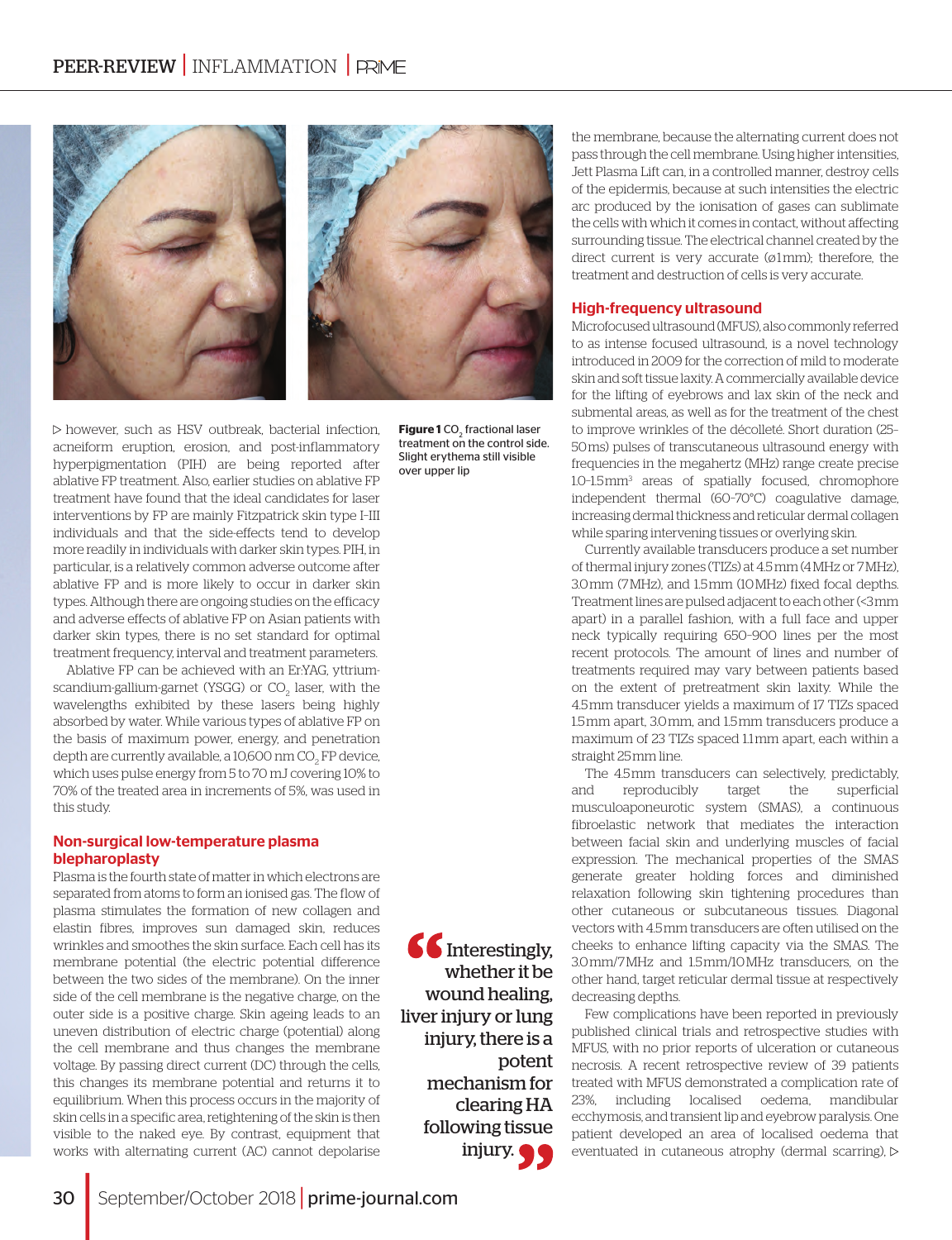

 $\triangleright$  while another patient with hyaluronic acid filler placed previously in her cheeks developed facial subcutaneous pseudoatrophy following administration of local anaesthesia containing hyaluronidase<sup>10</sup>.

### Non-surgical thread lift

The first threads for thread lifting were mainly considered for plastic surgeons. They were composed of silicone and polypropylene and were inserted through an incision and general anaesthesia. An extended downtime and other specific features did not make them popular.

The crucial step for future success was the appearance of absorbable threads on the market. Being used for more than 30 years, it proved its safety and reserved a prominent position in surgery. The threads consist of L-polylactic acid in combination with Σ-caprolactone (P(LA/CL)) in a 3:1 ratio. In addition, the main component L-polylactic acid is responsible for the rejuvenation effect. It stimulates the natural revitalisation of tissues and prolongs the ageing process. During thread biodegradation, L-lactic acid is released into surrounding tissues, stimulating neocollagenesis and their rehydration. Σ-caprolactone, the second component of the thread, slows down its biodegradation, increasing the duration of the tightening effect, and serves as a lactic acid delivery system to surrounding tissues. The overall percentage of degradation of the material from day one to 72 weeks was 41.2%. The full reabsorbtion period for the PLA threads is between one and a half and two years. The tissues react to the implantation of the P(LA/CL) threads by the formation of collagen type 1 and type 3, and by the development of a fibrous capsule. Even after full biodegradation, the fibrous capsule continues to hold soft tissue for 3 to 5 months.

The main peculiarity of threads is the disposition of their multidirectional barbs. This configuration gives the opportunity to evenly distribute the tension of the tissues along the entire length of the thread, and the threedimensional arrangement of the barbs allows for the most reliable fixation to be achieved.

One of the most important characteristics is the thread is preinstalled in a special atraumatic cannula with the rounded tip and a hole aside.

**C**<sub>The</sub> mechanisms by which HA accumulates in tissue injury have been studied. Elegant work from Swedish investigators has demonstrated that growth factors such as PDGF and TGF-β that accumulate following bleomycin lung injury, stimulate lung fibroblasts to produce HA.  $\bullet$ 

low-temperature plasma blepharoplasty. (A) Day 0 and (B) 1 month after treatment. Erythema is significantly higher on the patient's left-hand side, which is the control (not treated with HA+SA mixture) side.

The rounded tip of the cannula does not give the possibility to go beyond the right plane and pushes the tissue without any breaks. Thus, the superficial muscularaponeuroses system (SMAS) perforation and damage in deeper structures are practically impossible. The risk of the skin retraction is also minimal.

However, implantation of the PLA thread is provided with the trauma, and a reaction to the material induces an inflammation reaction and causes swelling and tenderness over the face.

## Interventional inflammation and effects of hyaluronic and succinic acid

Hyaluronan is a normal constituent of the basement membrane, and, in its native form, HA exists as a high molecular weight polymer, typically in excess of 106 Da. Hyaluronan plays a role in maintaining the structural integrity of tissues, such as the joints where it is responsible for maintaining the viscosity of joint fluid. In addition to existing as a soluble polymer, HA is bound to large proteoglycans, such as aggrecan and versican. Hyaluronan side chains of aggrecan are vital in cartilage organisation, and recent data have suggested that HA is essential for maintaining cartilage integrity. At sites of inflammation, such as during inflammatory arthritis or in wound healing, HA becomes depolymerised into lower molecular weight forms<sup>7-9</sup>.

There appear to be two mechanisms for depolymerising HA, enzymatic and non-enzymatic. The enzymes that degrade HA are hyaluronidases, chondroitinases, and hexosaminidases. Most hyaluronidases are lysosomal enzymes and require an acid pH for maximal activity. However, the hyaluronidase PH-20, found in sperm, is active at PH7. Recently, a soluble form of PH-20 has been identified.

In addition, a novel hyaluronidase (Hyal-2) that generates HA fragments of 10–20 × 103 Da has been described. Hyal-2 is expressed in fibrotic lung injury.

Hyaluronan can also be degraded into smaller fragments by exposure to ROI. This is an important mechanism for generating HA fragments at sites of inflammation. Interestingly, hyaluronidases are endoglucosaminidases whereas ROIs fragment HA randomly at internal glycoside linkages<sup>7-9</sup>.

Hyaluronan degradation products appear to have biological functions distinct from the native high molecular weight polymer. Oligosaccharides of less than 20 disaccharides have been shown to be angiogenic. Low and intermediate molecular weight HA (2×104– 4.5 × 105 Da) stimulate gene expression in macrophages, endothelial cells, eosinophils and specific epithelial cells. Hyaluronan degradation products are purported to contribute to scar formation. Fetal wounds heal without scar formation and wound fluid HA is high molecular weight. When hyaluronidase is added to generate HA fragments, there is increased scar formation. Collectively, these data support the concept that high-molecularweight HA promotes cell quiescence and supports tissue integrity, whereas generation of HA breakdown products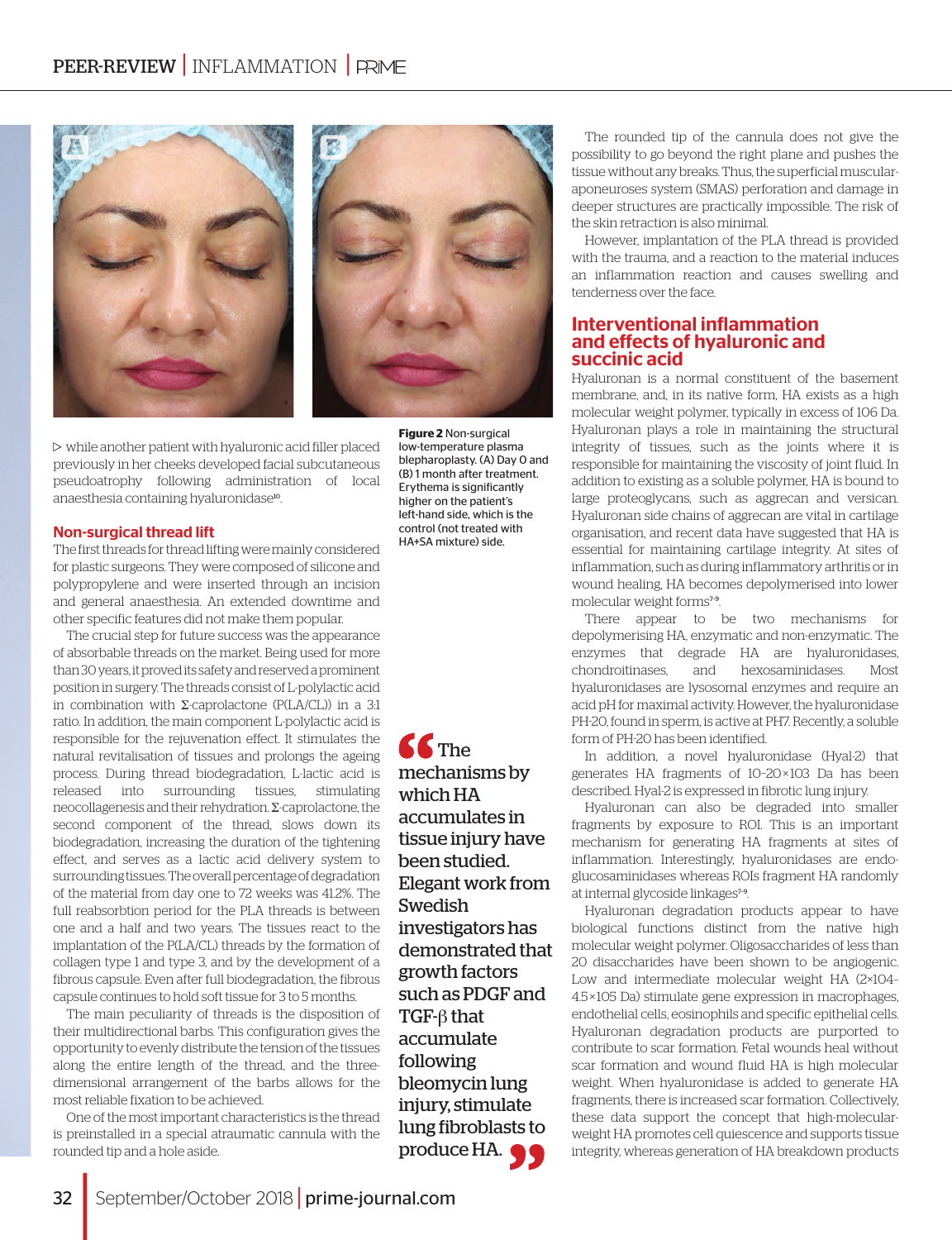is a signal that injury has occurred and initiates an inflammatory response. Interestingly, whether it be wound healing, liver injury or lung injury, there is a potent mechanism for clearing HA following tissue injury. This suggests that while the generation of HA breakdown products may be necessary to initiate the inflammatory response, removal of these fragments may be critical for the resolution of the repair process.

The mechanisms by which HA accumulates in tissue injury have been studied. Elegant work from Swedish investigators has demonstrated that growth factors such as PDGF and TGF-β that accumulate following bleomycin lung injury, stimulate lung fibroblasts to produce HA. However, whether increases in HA are due to increased production or decreased degradation were challenging to sort out at that time because the genes encoding HA synthases were unknown.

However, as stated above, three isoforms of HA synthase have recently been cloned. The three isoforms exhibit different patterns of expression in developing embryos. HAS1 is expressed early from day 1–5, HAS2 is expressed throughout development, and HAS3 is expressed in late development. The three isoforms map three distinct chromosomes, suggesting that they arose from ancient gene duplication.

Targeted deletion of HAS2 has recently been reported<sup>11</sup>. HAS2 deletion results in an embryonic lethal condition, whereas HAS1 and HAS3 mice develop normally. The HAS2 deletion appears to present a similar phenotype to that described for a naturally occurring versican knockout. There are major abnormalities in heart and blood vessel development. Interestingly, *in vitro* data have suggested that HAS1 and HAS2 produce high molecular weight HA, whereas HAS3 produces lower molecular weight HA12.

# Materials and methods

Sixteen female and one male volunteers, aged 25 to 65, not pregnant, not breastfeeding and not having any other treatment for skin pigmentation or improvement during the time of the study, as well as 3 months before and 3 months after the treatment. Systemic autoimmune diseases and other chronic disorders were excluded from this study.

The first group of 5 volunteers was recruited and received a pseudo-blepharoplasty procedure for upper eyelids, followed by the injection of 0.75ml of HA+SA mixture with a 25G cannula in the left periorbital area and evaluated before treatment, 30 minutes after treatment, 2 weeks, and 4 weeks later. For ethical compliance, all volunteers received the injection of HA+SA mixture with a 25G cannula for full face during the second visit. Volunteers were not randomised and not blinded.

Patient consent forms were recorded, as well as:

- Pictures under regular, UV and polarised light, always in the same position and exposure (objective)
- GAIS Scale: global aesthetic improvement questionnaires for volunteers
- Skin analysis: Visia Complexion Analysis device

 $\mathbf{\mathcal{C}}$ Red areas: represent a variety of conditions, such as acne, inflammation, rosacea or spider veins. Blood vessels and haemoglobin contained in the papillary dermis, a sub-layer of skin, give these structures their red colour, which is detected by the RBX Technology in VISIA.  $\bullet$ 

(Canfield, USA), which allows measuring and evaluating of different parameters for the skin.

- » Wrinkles: are furrows, folds or creases in the skin, which increase in occurrence as a result of sun exposure, and are associated with decreasing skin elasticity. This skin feature has the greatest variability from image to image as it is highly dependent upon the facial expression of the client. Wrinkles are identified by their characteristic long, narrow shape
- » Texture: is primarily an analysis of skin smoothness. Texture measures skin colour and smoothness by identifying gradations in colour from the surrounding skin tone, as well as peaks (shown in yellow) and valleys (shown in blue) on the skin surface that indicate variations in the surface texture
- » UV spots: occur when melanin coagulates below the skin surface as a result of sun damage. UV spots are generally invisible under normal lighting conditions. The selective absorption of the UV light by the epidermal melanin enhances its display and detection by VISIA
- » Red areas: represent a variety of conditions, such as acne, inflammation, rosacea or spider veins. Blood vessels and haemoglobin contained in the papillary dermis, a sub-layer of skin, give these structures their red colour, which is detected by the RBX Technology in VISIA. Acne spots and inflammation vary in size but are generally round in shape. Rosacea is usually larger and diffuse compared to acne, and spider veins are typically short, thin, and can be interconnected in a dense network.

Non-invasive blepharoplasty or pseudo-blepharoplasty is a medical treatment provided by a sequence of spark discharges generated by DC voltage. Spark discharges generate heat that warms the skin. Mechanism of direct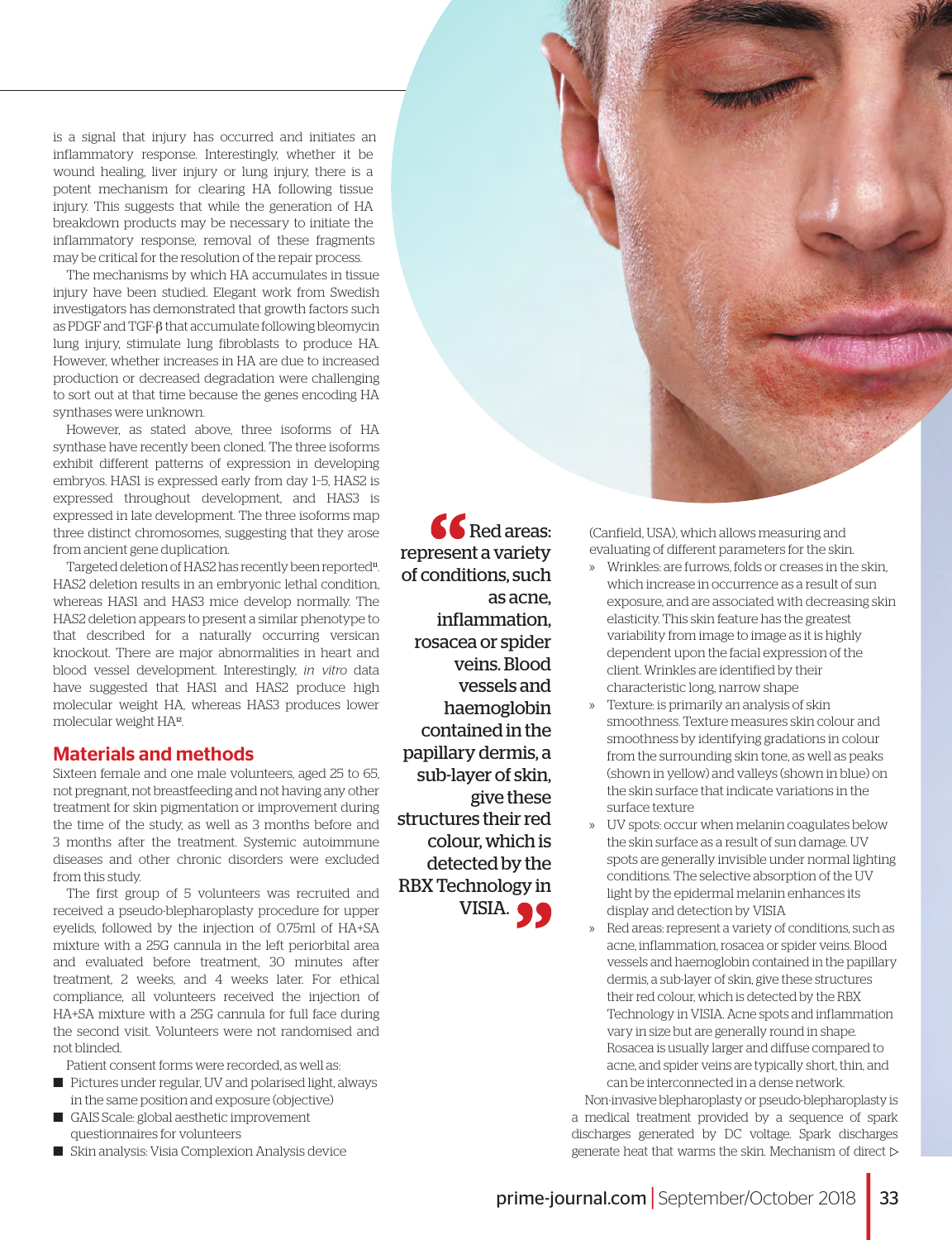

 $\triangleright$  current fulguration, in contrast to discharge caused by AC, affects a much smaller spot of the skin, is very precise, and the DC discharge does not damage surrounding tissues. The discharge (at the edge of which is a corona) is formed between the tip of the device and the conductively interconnected skin of the patient (to the device) at a distance of a tip over the skin of 2 mm. Air that contains free electrons at the point of discharge takes up a lot of energy that leads to air breakthrough, which stops being an insulator and starts to drive an electric current (a shock occurs).

## Second group

The second group of 3 volunteers received a treatment with poly-l-lactic acid threads for face lifting. The investigated side of the face was treated with injection of 0.75ml of HA+SA mixture with a 25G cannula over the middle and lower third of the face, using linear (vector) retrograde injection, and prior to thread implantation. Entry point for the injection was the same as the entry point of thread implantation.

After HA+SA mixture injection, volunteers were treated with five threads per side (10 threads for the middle and lower third). Volunteers were evaluated before treatment, 30 minutes after treatment, 2 weeks, and 4 weeks later. For ethical compliance, all volunteers received the injection of HA+SA mixture with 30G needle injection for full face during the second visit. Volunteers were not randomised and not blinded.

Patient consent forms were recorded, as well as the points covered for group one.

### Third group

The third group of 5 volunteers was treated with highfrequency ultrasound for the lower face with the aim of lifting, followed by the injection of 0.75ml of HA+SA mixture with a 25G cannula in the left middle and lower third of the face. Subjects were evaluated before treatment, 30 minutes after treatment, 2 weeks, and 4 weeks later. For ethical compliance, all volunteers received the injection of HA+SA mixture with a 25G cannula for full face during the second visit. Volunteers were not randomised and not blinded.

Patient's consent forms were recorded, as well as the previous points covered for group one and two.

### Fourth group

The fourth group of 4 volunteers was treated with CO. fractional laser for the face with the aim of rejuvenation and post-acne treatment. Volunteers were treated with an injectable administration of 0.9% hyaluronic acid and 1.6% succinic acid mixture via cannula 30 minutes after laser resurfacing, 2 weeks, and 4 weeks later. For ethical compliance, all volunteers received the injection of HA+SA mixture with a 25G cannula for full face during the second visit. Volunteers were not randomised and not blinded.

- Patient consent forms were recorded, as well as:
- Pictures under regular, UV, and polarised light, always in the same position and exposure (objective)

|                                                               | <b>Wrinkles, percentile*</b> |              | <b>Texture, percentile *</b> |              | <b>UV Spots, percentile*</b> |                     | <b>Redness, percentile*</b> |                     |
|---------------------------------------------------------------|------------------------------|--------------|------------------------------|--------------|------------------------------|---------------------|-----------------------------|---------------------|
| Thread lift measurements (average)                            | control                      | investigated | control                      | investigated | control                      | <i>investigated</i> | control                     | <i>investigated</i> |
| 7 days after treatment (T2)                                   | 52                           | 56           | 76                           | 81           | 26                           | 27                  | 37                          | 43                  |
| 14 days after treatment (T3)                                  | 47                           | 54           | 81                           | 87           | 26                           | 27                  | 36                          | 40                  |
| Non-surgical low temperature plasma<br>measurements (average) | control                      | investigated | control                      | investigated | control                      | investigated        | control                     | <b>investigated</b> |
| 7 days after treatment (T2)                                   | 73                           | 76           | 96                           | 97           | 5                            | 6                   | 18                          | 52                  |
| 14 days after treatment (T3)                                  | 83                           | 87           | 97                           | 97           | 10                           | 10                  | 20                          | 27                  |
| <b>CO2</b> fractional laser measurements (average)            | control                      | investigated | control                      | investigated | control                      | investigated        | control                     | investigated        |
| 7 days after treatment (T2)                                   | 61                           | 60           | 83                           | 88           | 21                           | 18                  | 91                          | 92                  |
| 14 days after treatment (T3)                                  | 32                           | 45           | 80                           | 77           | 17                           | 17                  | 92                          | 94                  |
| High-frequency ultrasound (average)                           | control                      | investigated | control                      | investigated | control                      | investigated        | control                     | investigated        |
| 7 days after treatment (T2)                                   | 66                           | 83           | 90                           | 84           | 75                           | 71                  | 89                          | 93                  |
| 14 days after treatment (T3)                                  | 70                           | 84           | 85                           | 83           | 71                           | 70                  | 81                          | 87                  |

**Figure 3** PLA threads. Investigated side on the seventh day after implantation. Little to no inflammation is visible

# Table 1 Average percentile change within treatment and control groups

\*Percentile scores compare to those of a similar sex, age and skin type (which can include ethnic background.) For example, 'Your Pores score is better than 78% of women your age and skin type', according to Canfield Visia internal database.